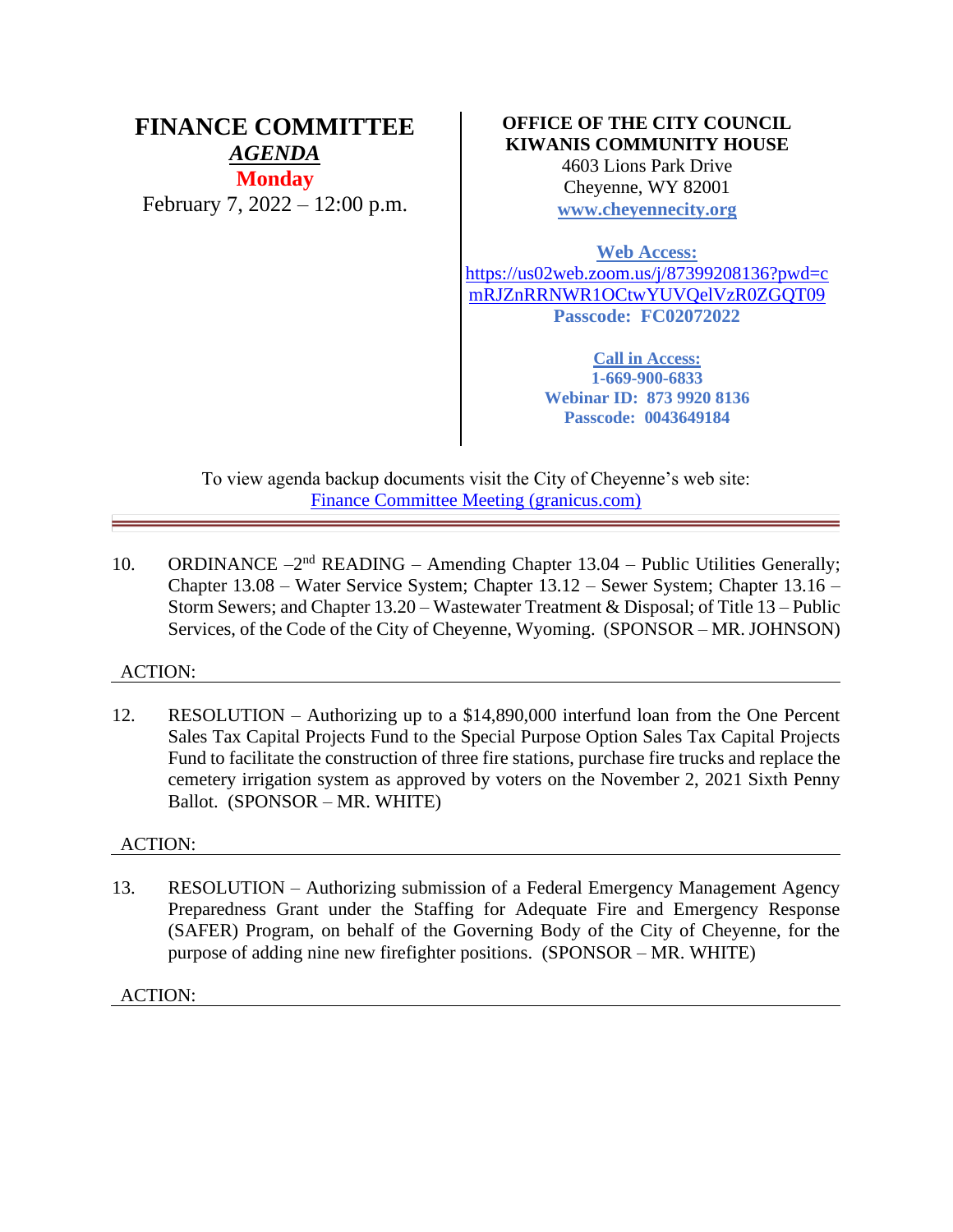#### 15. LEASES/CONTRACTS/LEGAL:

a) Grant of Right-of-Way Easement on City Owned Property, per Exhibit A, between the City of Cheyenne and Cheyenne Light, Fuel and Power Company for a 150' wide right-of-way and easement for construction and maintenance of overhead power facilities.

### ACTION:

### 16. CHANGE ORDERS/CONTRACT MODIFICATIONS:

a) Contract Modification #1 to Contract #6957 between the City of Cheyenne and Wyoming Cattle Co., LLC adding the Mariah Pasture and extending the term of the Belvoir Ranch Grazing Lease Agreement through December 31, 2024.

#### ACTION:

b) Contract Modification #3 to Contract #6441 between the City of Cheyenne and Microsoft Corporation for the renewal to the City's Enterprise Office 365 Online Enrollment.

#### ACTION:

### 17. CONSIDERATION OF BIDS/PURCHASES/REQUESTS FOR PROPOSALS:

b) Consideration of Bid #S-7-22 for a Contract between the City of Cheyenne and S&S Builders, LLC, for the Street and Alley Department Tent Building Repairs and Door Repairs Project. (2019-2022 1% Sales Tax)

#### ACTION:

c) Consideration of Bid #S-8-22 for a Contract between the City of Cheyenne and Front Range Roofing Systems, LLC, for the Ice and Events Center Roof Replacement Project. (General Fund)

#### ACTION:

d) Consideration to purchase between the City of Cheyenne, and KONE, Inc., for the repair of the South East Hydraulic Elevator located at the Jack Spiker Parking Garage. (General Fund Reserves)

#### ACTION: